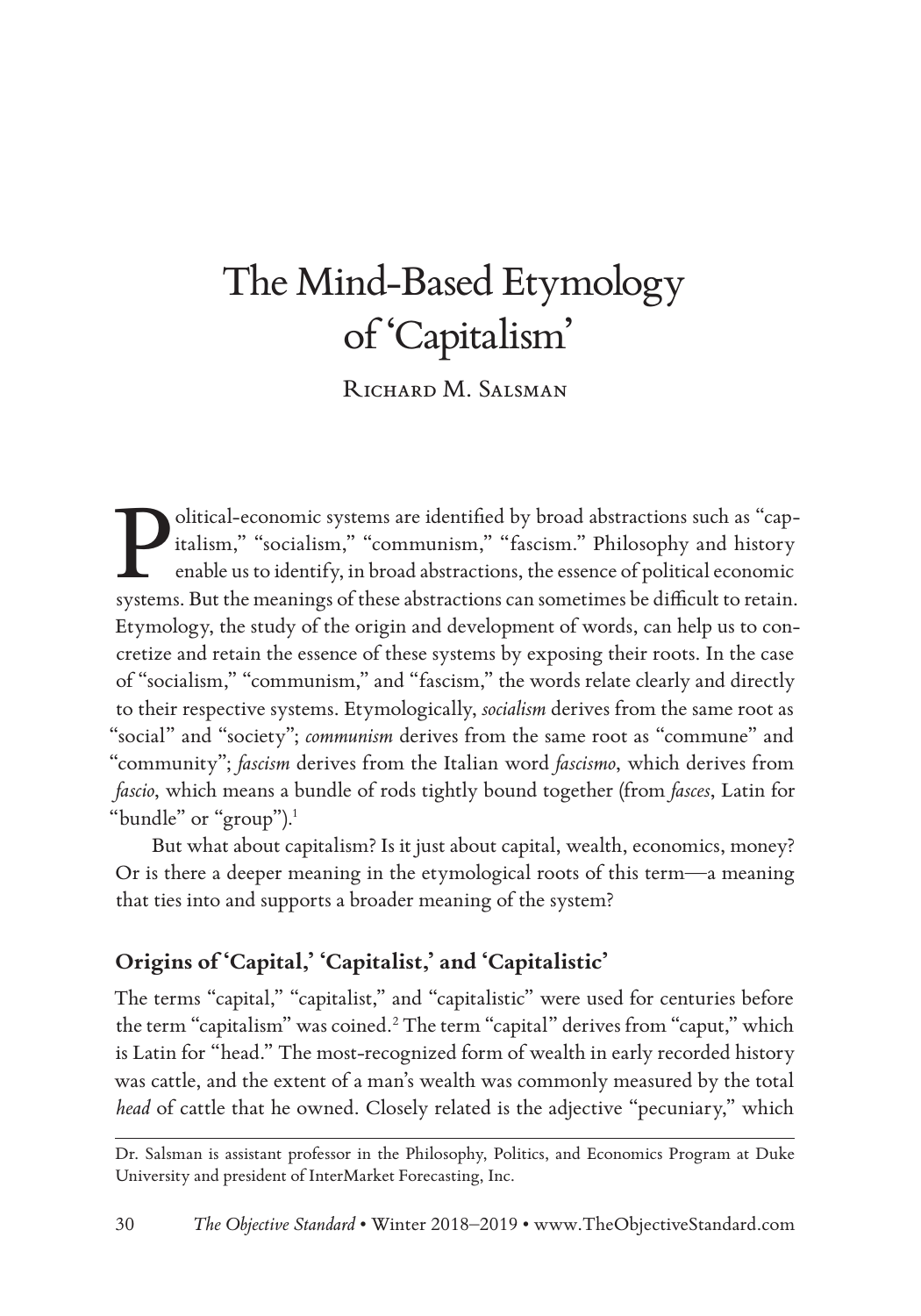indicates a relationship to wealth; it derives from *pecu*, Latin for "cattle." In time, the concept of capital was used to signify wealth more generally. The related concept of "chattel," meaning personal property other than land, also developed from this broader use of "capital."3

During the Renaissance (14th to 17th century), the world's freer economies became more sophisticated and diversified. Commerce, industry, and finance bloomed. People needed a new term to designate those who accumulated and invested capital. Thus, the concept "capitalist" was born.

Although the root of capital and its derivatives is "caput," for "head" of cattle (a measure of wealth), these terms also pertain to "heads" more broadly construed including the human head. The head of a nation's government, we all know, resides in its capital. The head of a ship or a sports team is the captain. The stone fixed atop a structure is called the capstone. If we calculate per capita income, we divide income by the number of heads. The French language converted "caput" into other terms describing heads of things, such as chiefs, chefs, and chapters. If revolutionaries demand the decapitation of royals, then "heads will roll." Capital punishment is the loss of one's head (life). Some hats we call caps because they sit atop human heads.

What about the term "capitalism"? Interestingly, although the Industrial Revolution (beginning in the mid-18th century) demonstrated capitalism at work, the term wasn't coined or used until the mid-19th century. Even Adam Smith (1723–1790)—the father of political economy, first systematic expositor of the workings of free markets, and author of *An Inquiry into the Nature and Causes of the Wealth of Nations* (1776)—did not use the term "capitalism." The closest he came was to endorse what he called "the obvious and simple system of natural liberty." Likewise, prominent philosophers and economists who issued widely-read treatises in the decades surrounding Smith's 1776 book (e.g., David Hume, Thomas Malthus, Jean-Baptiste Say, James Mill, David Ricardo, J.R. McCullough, J.S. Mill) discussed "capital" and "capitalists," but not "capitalism."

## **Origin of the Term 'Capitalism'**

It is widely but mistakenly believed that German socialist Karl Marx (1818–1883) coined the term "capitalism." Marx is rightly characterized as the most prominent 19th-century critic of capitalism, which he painted as a system by which capitalists steal wealth by exploiting or underpaying labor. But Marx did not coin the term "capitalism," and he rarely used it. In the *Manifesto of the Communist Party* (1848), co-authored with Frederic Engels, he assailed "the bourgeois mode of production." However, aside from the prefaces that Engels added when the term had become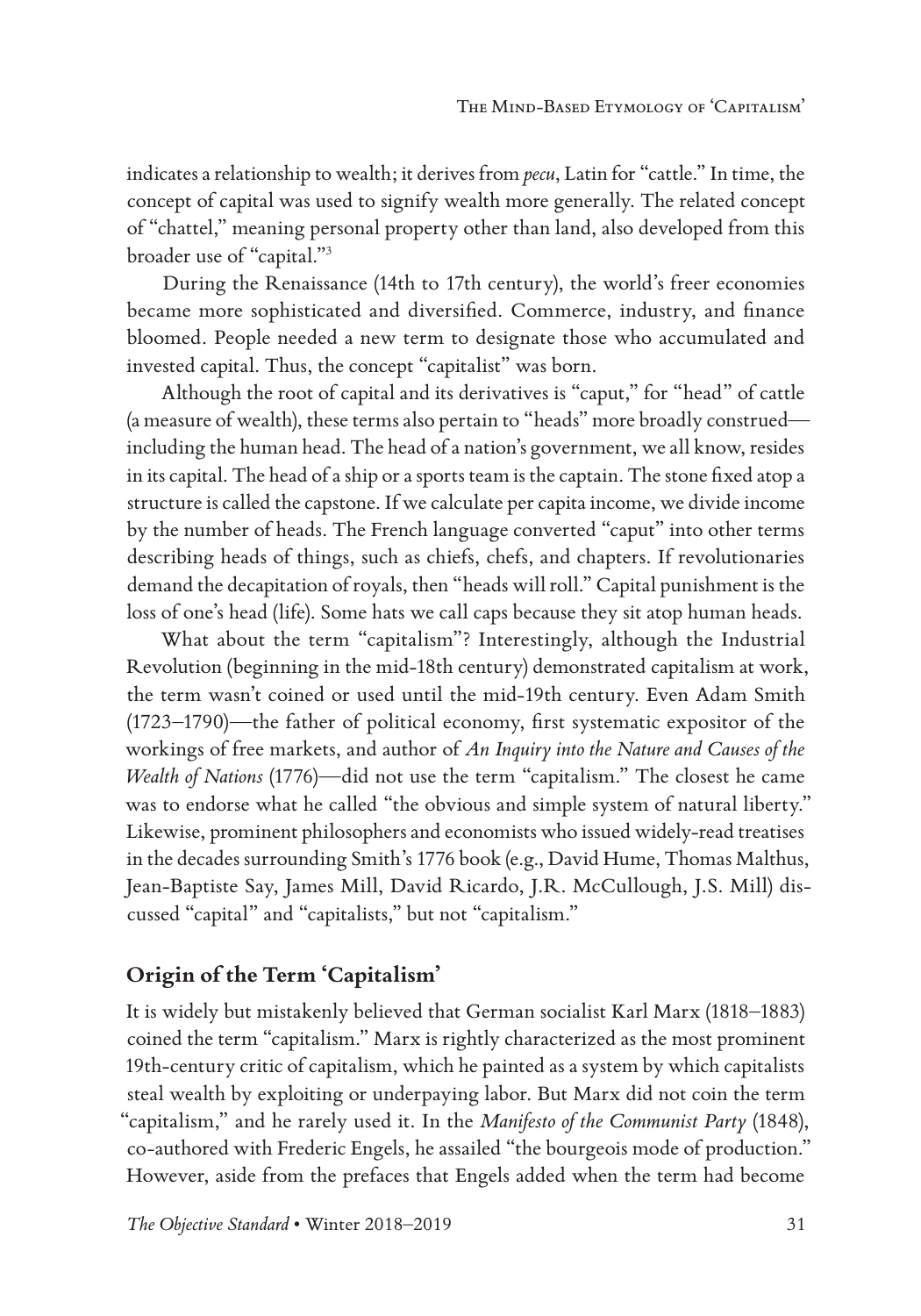more common after Marx's death, the *Manifesto* doesn't mention "capitalism." "Capitalism" does appear a few times in the three volumes of Marx's massive tome, *Capital*, issued in 1867, 1885, and 1894, respectively (the last posthumously), but only in a superficial, fleeting manner.<sup>4</sup>

The term was coined, however, in 1850 by another socialist, Louis Blanc (1811–1882). Blanc belonged to a small set of French intellectuals known as the "utopian socialists." Beginning in the 1830s, this group, which also included Henri Saint Simon and Charles Fourier, proffered a "voluntarist" socialism.<sup>5</sup> Blanc used the term "capitalism"—for the first time in print—in the ninth edition of his book Organisation du travail ("Organization of Labor").<sup>6</sup> Notably, he regarded capital and capitalism as being at odds with each other. In the relevant passage, he discusses the "usefulness of capital" and the alleged problem of it being "perpetually confused with what I call capitalism, which is to say the appropriation of capital by some, to the exclusion of others. Let everyone shout 'Long live capital.' We shall applaud and our attack on capitalism, its deadly enemy, shall be all the stronger."7

Many writers preceded Marx in using the term "capitalism," and of course, many used it after him. However, it has primarily been used by anti-capitalists. Thus, historically the use of the term "capitalism" has been shaped largely by those who, at best, misunderstood the system or, at worst, understood it but deliberately mischaracterized it in order to attack a straw-man version of it. In 1861, French socialist Pierre Proudhon used the term to describe an "economic and social regime in which capital, the source of income, does not generally belong to those who make it work through their labor."8 In *What is Property?* (1840), Proudhon claimed that property is, per se, "theft." Like Marx, he gave capitalism a nefarious connotation.

Beginning in the 1870s, formidable "neo-classical" and Austrian economists refuted Marxist myths about value theory, the source of wealth, "exploitation," and "unstable" free markets. But they rarely referred to "capitalism," regarding it as morally dubious (because egoistic) or, at best, amoral.9 Some endorsed a "value-free," mathematized form of economics, modeled on physics. In their view, capitalism is an efficient, productive success—not the expropriating devil portrayed by Marx. But nor did they regard it as moral.

References to "capitalism," mainly by socialists and other anti-capitalists, spread gradually over the last few decades of the 19th century before accelerating in the early 20th century. For instance, in 1880, Irishman William Bailey issued a pamphlet based on his public address, *The Great Labor Movement: Cooperation versus Capitalism*. The first book with "capitalism" in its title appeared in 1894, *The Evolution of Modern Capitalism*, by socialist John A. Hobson. In 1902, Werner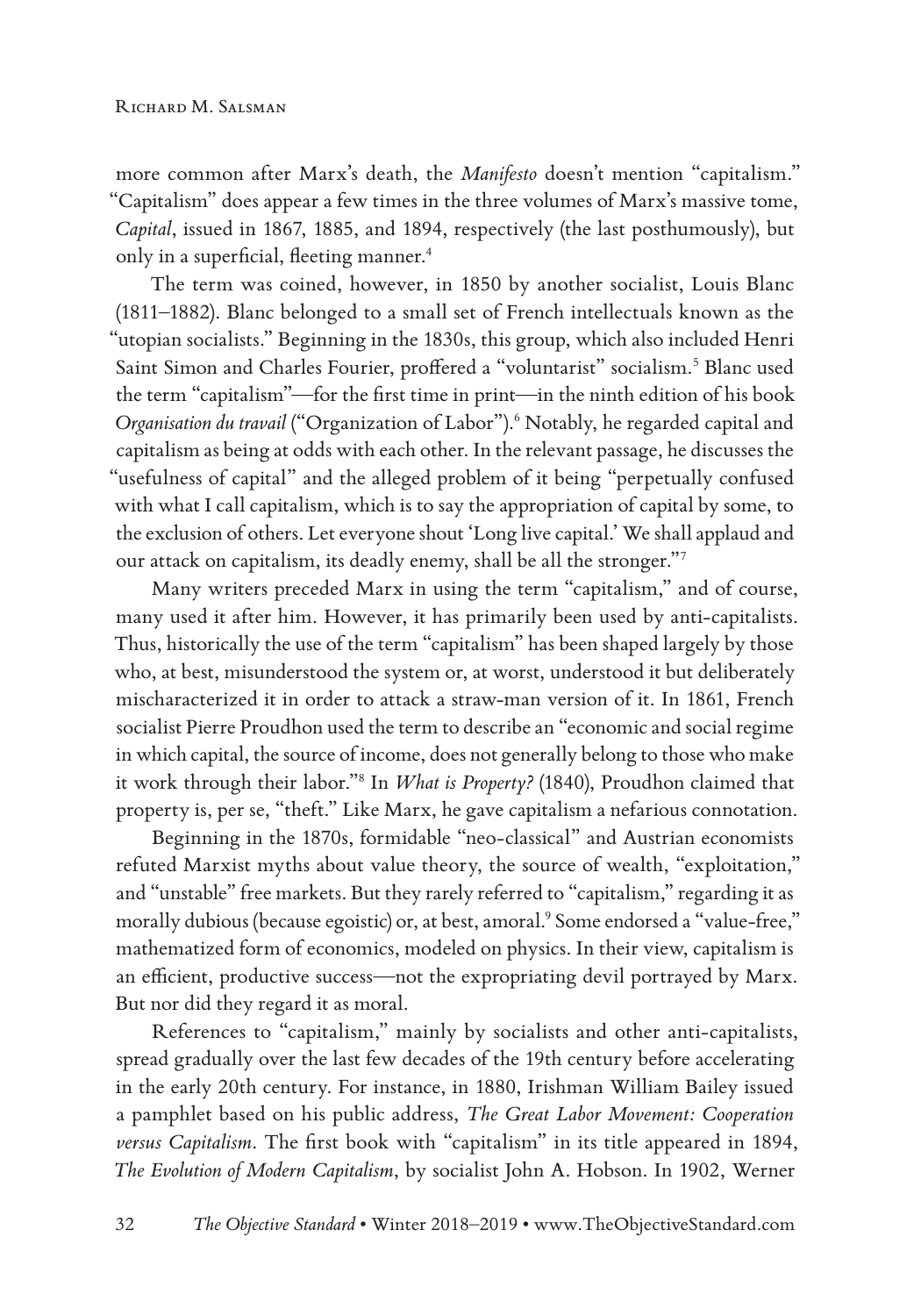Sombart, another socialist, published *Modern Capitalism*. In *The Protestant Ethic and the Spirit of Capitalism* (1904), sociologist Max Weber argued that the Protestant sect of Christianity was important to the development of capitalism. In 1906, Sombart responded to Weber's thesis with *The Jews and Modern Capitalism*, arguing that Judaism was more of a contributing factor than Protestantism in capitalism's emergence. (Sombart was critical of capitalism and Jews alike.)

Authoritative, widely-cited dictionaries, encyclopedias, and books reveal a relatively slow adoption of the term. John Joseph Lalor's three-volume *Cyclopaedia of Political Science, Political Economy, and of the Political History of the United States* (1881) included an entry on "capital" but not "capitalism."10 Likewise, for the *Dictionary of Political Economy* by R. H. Inglis Palgrave (with editions appearing between 1899 and 1926).

In the 1920s, a few writers ascribed more positive meaning to the term. In 1920, British financial journalist Hartley Withers published *The Case for Capitalism*, describing capitalism as "the system based on private property, competition, individual effort, individual responsibility and individual choice." Under capitalism,

all men and women are more or less often faced by problems which they have to decide, and, according as their decision is right or wrong, their welfare and that of their dependents will wax or wane. It is thus very stimulating and bracing and might be expected to bring out the best effort of the individual to do good work that will be well paid so that he, and his may prosper and multiply.<sup>11</sup>

In 1926, J. L. Garvin penned a semi-apologetic essay, "The Case of Capitalism," for the *New York Times*. 12 And in 1929, he wrote a brief entry on "capitalism" for *Encyclopedia Britannica*, of which he was an editor.<sup>13</sup> In that entry he wrote, "There is no satisfactory definition of the term, though nothing is more evident than the thing," and that it "came into general use during the second half of the nineteenth century as a word chiefly signifying the world-wide modern system of organizing production and trade by private enterprise free to seek profit and fortune by employing for wages the mass of human labor."

Unfortunately, by the 1930s the anti-capitalist mentality was entrenched. This development was presaged by the vicious sentiments expressed by British economist John Maynard Keynes, in "The End of Laissez-Faire" (1926), where he reviled "the essential characteristic of capitalism, namely the dependence upon an intense appeal to the money-making and money-loving instincts of individuals as the main motive force of the economic machine." Keynes held that capitalism tragically encourages the "individualist" who, "acting through the pursuit of profit," seeks "to bring about production on the greatest possible scale." "Capitalism," he concluded, "is in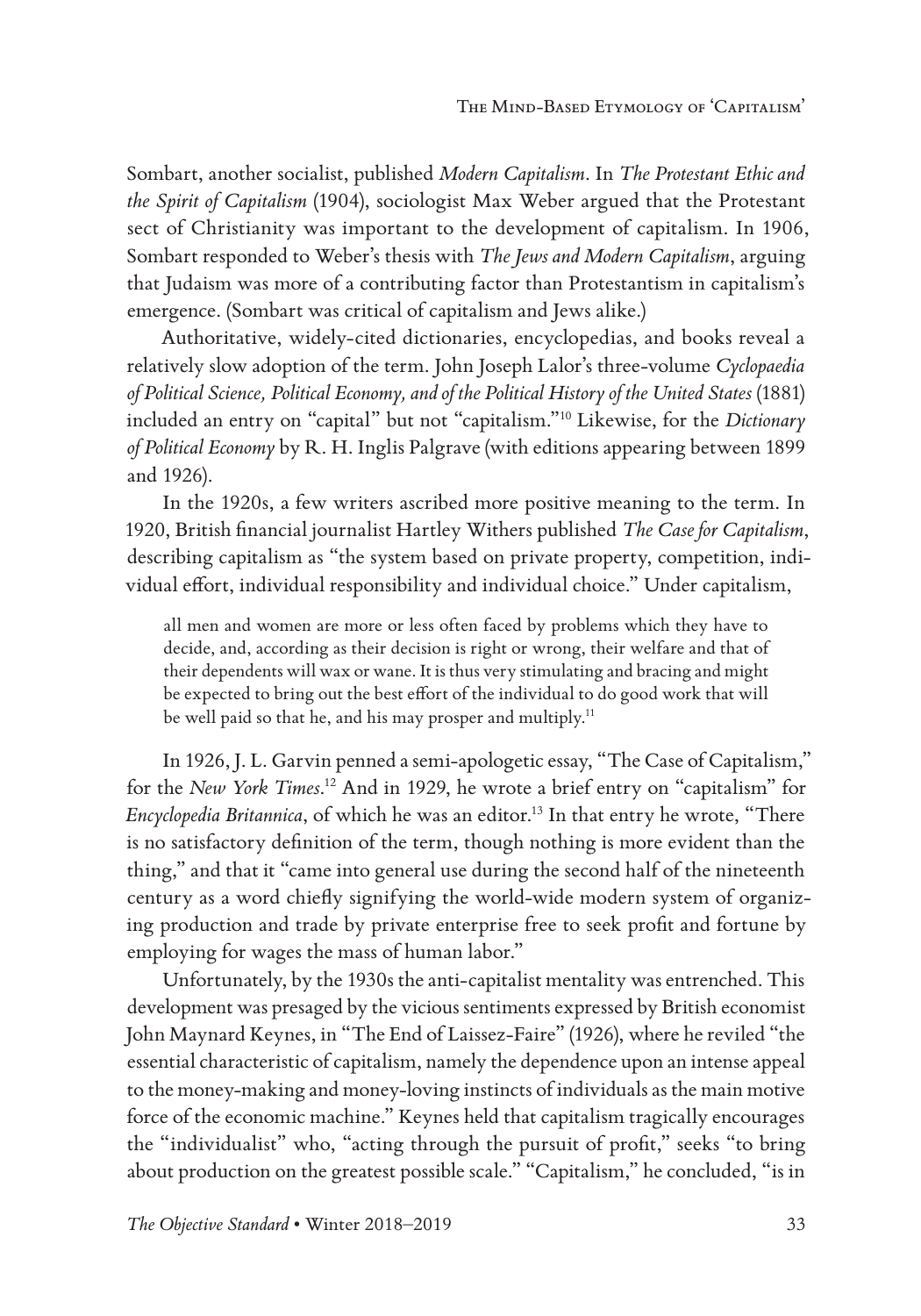many ways extremely objectionable."14 The subsequent stock-price crash of 1929 and Great Depression of the 1930s were blamed not on the real culprit—socialistic government interventions—but on free markets and capitalism. In 1930, the *Encyclopedia of the Social Sciences* included a thirteen-page entry on "capitalism," written, unfortunately, by Werner Sombart.15

Fortunately, favorable and formidable books on capitalism emerged between the 1940s and 1960s. The trend began with defenses of capitalism on economic grounds, such as Louis M. Hacker's *The Triumph of American Capitalism* and Carl Snyder's *Capitalism the Creator: The Economic Foundations of Industrial Society*. 16 Then came works that highlighted the connection between capitalism and freedom, such as Friedrich A. Hayek's *Capitalism and the Historians*, Ludwig von Mises's *The Anti-Capitalistic Mentality*, John Chamberlain's *The Roots of Capitalism*, and Milton Friedman's *Capitalism and Freedom*. 17 This pro-capitalist trend peaked with the works of Ayn Rand—especially *Capitalism: The Unknown Ideal* (1967)—which provided the first thorough demonstration that capitalism is the only practical *and* moral social system, with the mind as the root of wealth-creation and egoism as the only proper moral code.18 These influential works contributed to renewed interest in free markets and their foundations. It is no surprise that the elections of Margaret Thatcher in Britain and Ronald Reagan in America soon followed.

Despite decades of intellectual and political progress toward capitalism, as late as 1987, just before the collapse of the Union of Soviet Socialist Republics, the editors of the four-volume *New Palgrave Dictionary of Economics* felt justified in assigning the "capitalism" entry not to any of the new pro-capitalist intellectuals—two of whom had won the Nobel Prize in Economics in the  $1970s^{19}$ —but to a long-time socialist, Robert Heilbroner.<sup>20</sup> Likewise, the entry on "socialism" was given to an apologist for socialism, Alec Nove, who argued in a 1983 book that socialism was "economically feasible."21

Given that the term "capitalism" was coined and used mainly by its critics and given that it long lacked a principled, moral defense—it is unsurprising that many of its would-be defenders preferred terms such as "the market economy" and "free enterprise." Even today, some proponents of free markets actively reject the term "capitalism" despite the fact that in the mid-20th century, Ayn Rand made capitalism's moral foundation indisputably clear. <sup>22</sup>

### **'Capitalism' Rightly Understood**

Ayn Rand argued that reason is our main means of survival, that brains, not brawn, are the primary source of wealth creation and flourishing. She demonstrated why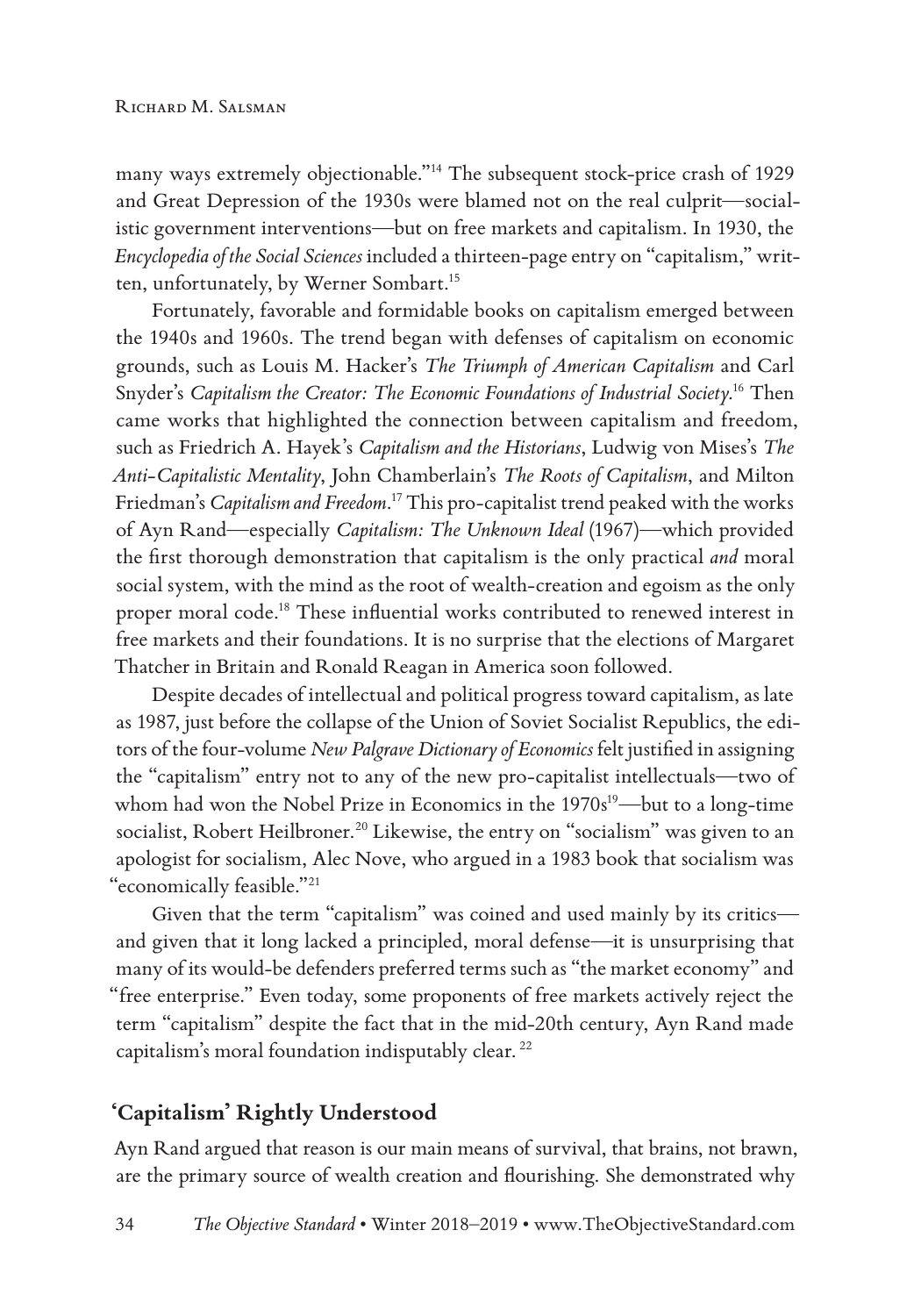human intelligence and productive prowess must be free if they are to function properly, and—of most relevance here—that capitalism is the only social system that protects individual rights, frees man's mind, and enables him to produce, trade, and prosper.23 Rand defined "capitalism" as "a social system based on the recognition of individual rights, including property rights, in which all property is privately owned." Crucially, "it is the basic, metaphysical fact of man's nature—the connection between his survival and his use of reason—that capitalism recognizes and protects."24

Etymology helps us to understand how and why terms developed as they did. The etymology of "capitalism" integrates seamlessly with the system to which the term refers. Capitalism is the system that respects the mind, frees the mind, is based on the mind, and is driven by the mind.

There is no better name for *the system of the mind* than "capitalism."

#### **Endnotes**

- 1. The etymological roots of socialism, communism, and fascism are clearly collectivist; in such systems the individual is subordinated to the group, however the latter is defined.
- 2. The main sources for the etymology of terms discussed in this essay are the *Oxford English Dictionary* (London: Oxford University Press, 2018), plus various dictionaries and encyclopedias dating from the 19th century. According to Fetter, "There is no obscurity about the origin of the term 'capital.' It made its appearance first in medieval Latin as an adjective *capitalis* (from *caput*, head) modifying the word *pars*, to designate the principal sum of a money loan." See Frank Fetter, *Capital, Interest, and Rent* (Mission, Kansas: Sheed Andrews and McMeel, Inc., 1977), 154. The term "capitalist" was first used in 1788 by Étienne Clavier (in French, "*capitalistes*") and soon thereafter by economic historian Arthur Young, in his *Travels in France* (1792). A concise account of the etymology of "capital," "capitalist," and "capitalism" appears in Fernand Braudel, *The Wheels of Commerce: Civilization and Capitalism*, 15th-18th century, vol. 2 (Berkeley, CA: University of California Press, 1979), 232–39. See also "capitalism" in Raymond Williams, *Keywords: A Vocabulary of Culture and Society* (New York: Oxford University Press, 2015), 17–19.
- 3. "Capital" derives from *capitale*, a late-Latin word (itself derived from *caput*, or "head"), which emerged in the 12th and 13th centuries and referred to stocks of merchandise, funds generally, sums of money, and money lent at interest.
- 4. Although the first volume includes sections titled "The Capitalistic Character of Manufacture," "Capitalistic Production on a Progressively Increasing Scale," and "The General Law of Capitalist Accumulation," only in chapter 24 is "capitalism" mentioned, as "the period when social wealth becomes to an ever-increasing degree the property of those who are in a position to appropriate continually and ever afresh the unpaid labor of others." In chapter 16 of the first volume, Marx refers to "the prolongation of the working-day" and "the appropriation of surplus-labor by capital" as "the general groundwork of the capitalist system." The second volume makes only four references to "capitalism," but without any systematic claims or discussions. Likewise, volume three mentions the term just thrice, each in a superficial, fleeting manner. See Karl Marx, *Capital*, vol. 1 (1867), 414, available at: https://www.marxists.org/archive/marx/works/download/pdf/Capital-Volume-I.pdf.
- 5. Disparate socialistic theories existed prior to the 1830s, notably from Plato. But socialism as a modern theory and movement took hold in the 1830s. See William Guthrie, *Socialism Before the French Revolution* (London: Macmillan Company, 1907), which is also an early source for (mostly derogatory) mentions of the term "capitalism." Beyond France, a "cooperative" form of socialism was pushed by Robert Owen (1771–1758) in Britain and America, beginning in the 1820s, but he didn't refer to "capitalism" as a system.